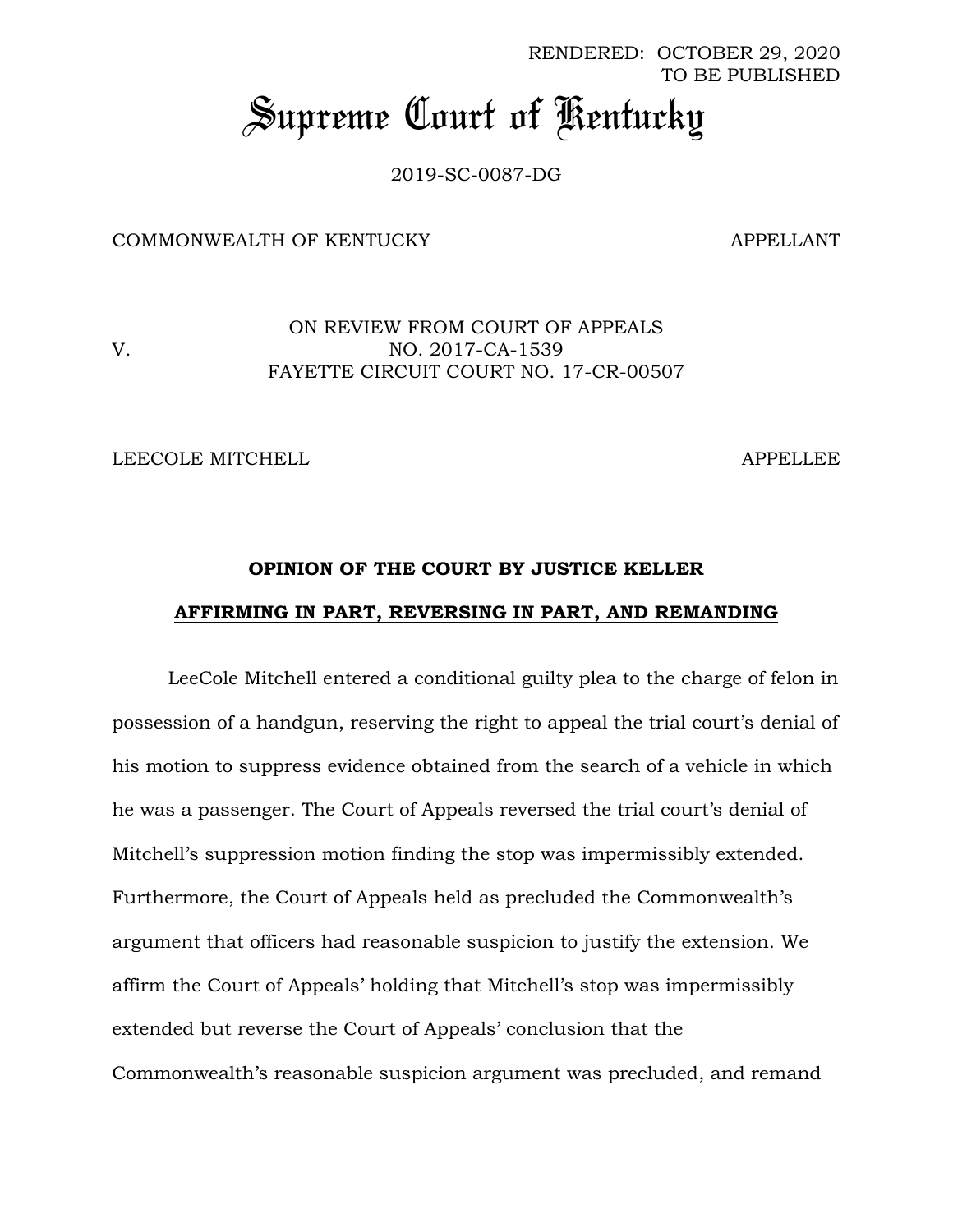to the trial court for additional factual findings and conclusions of law as to the officers' reasonable suspicion.

#### **I. FACTUAL AND PROCEDURAL BACKGROUND**

In April 2017, Officer Nathan Barks (Barks) was working off duty at a Walmart on Richmond Road in Lexington when he heard a car screeching its tires upon exiting the parking lot. Barks immediately got into his patrol car and initiated pursuit of the vehicle. Barks made the stop at a traffic light near the intersection of South Locust Hill Road and Richmond Road. Upon approaching the driver's side of the car, Barks became concerned that the driver was going to pull away. He immediately smacked the rear of the vehicle to get the driver's attention which was successful in stopping the vehicle. Mitchell was a passenger in the vehicle's right rear seat.

The driver, William Mitchell (hereafter William), LeeCole Mitchell's brother, told Barks the tire squealing was caused by a mechanical issue. Both William and the front seat passenger, Christopher Easley, became somewhat argumentative, while Mitchell purportedly avoided eye contact with Barks from the rear seat. About two minutes after Barks effectuated the stop, Officer Eldar Agayev (Agayev) arrived as backup. Agayev obtained driver's licenses from all three passengers while Barks began manually filling out a citation for William.

Approximately 12 minutes after the initial stop and Agayev had completed his background check on the occupants, the officers had a discussion for another two to three minutes about whether to request a canine unit. Agayev had encountered William before and recalled he had been involved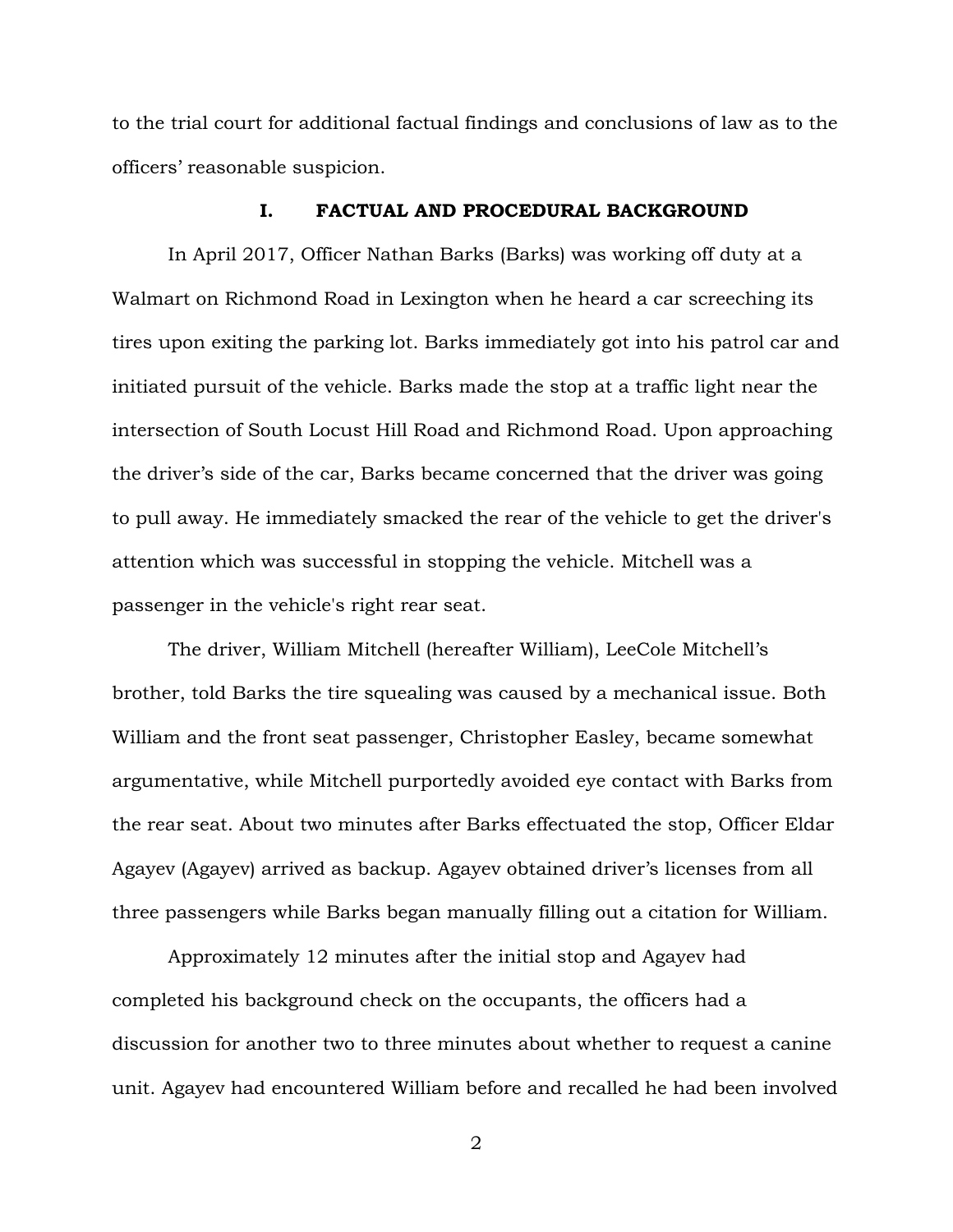in narcotics activities. A records check revealed that Mitchell had a criminal history, including firearm-related offenses. The area in question was Agayev's regular beat, and he testified he had conducted narcotics investigations and arrests in the Walmart parking lot in the past. Both officers characterized the area as a high crime area. Further, both officers testified that Mitchell avoided eye contact with them. Barks also testified that he observed Mitchell "digging around" the seat or floorboard area of the car while he questioned William.

The officers spent a few minutes discussing whether to call for the canine unit and then made the request. Initially, Barks was told by dispatch that no dog was available, but, approximately a minute later, the officers were told a canine unit was available and en route to the stop location. Immediately after this notification, Agayev told Barks to take his time filling out the citation. This exchange occurred approximately sixteen minutes after the stop had been initiated. At the suppression hearing, Agayev testified that he did not intend for Barks to extend the stop to allow time for the canine unit to arrive. He testified that his statement was to reassure Barks, who had been a member of the police department for only about a year, to carefully complete the citation and not be pressured in filling it out. However, Agayev admitted at the hearing that no one in the vehicle had been exerting pressure upon Barks to complete the citation quickly.

The canine officer arrived approximately twenty-eight to twenty-nine minutes after the stop, contemporaneous with Barks's completion of the citation. The officers then removed the occupants from the vehicle. Upon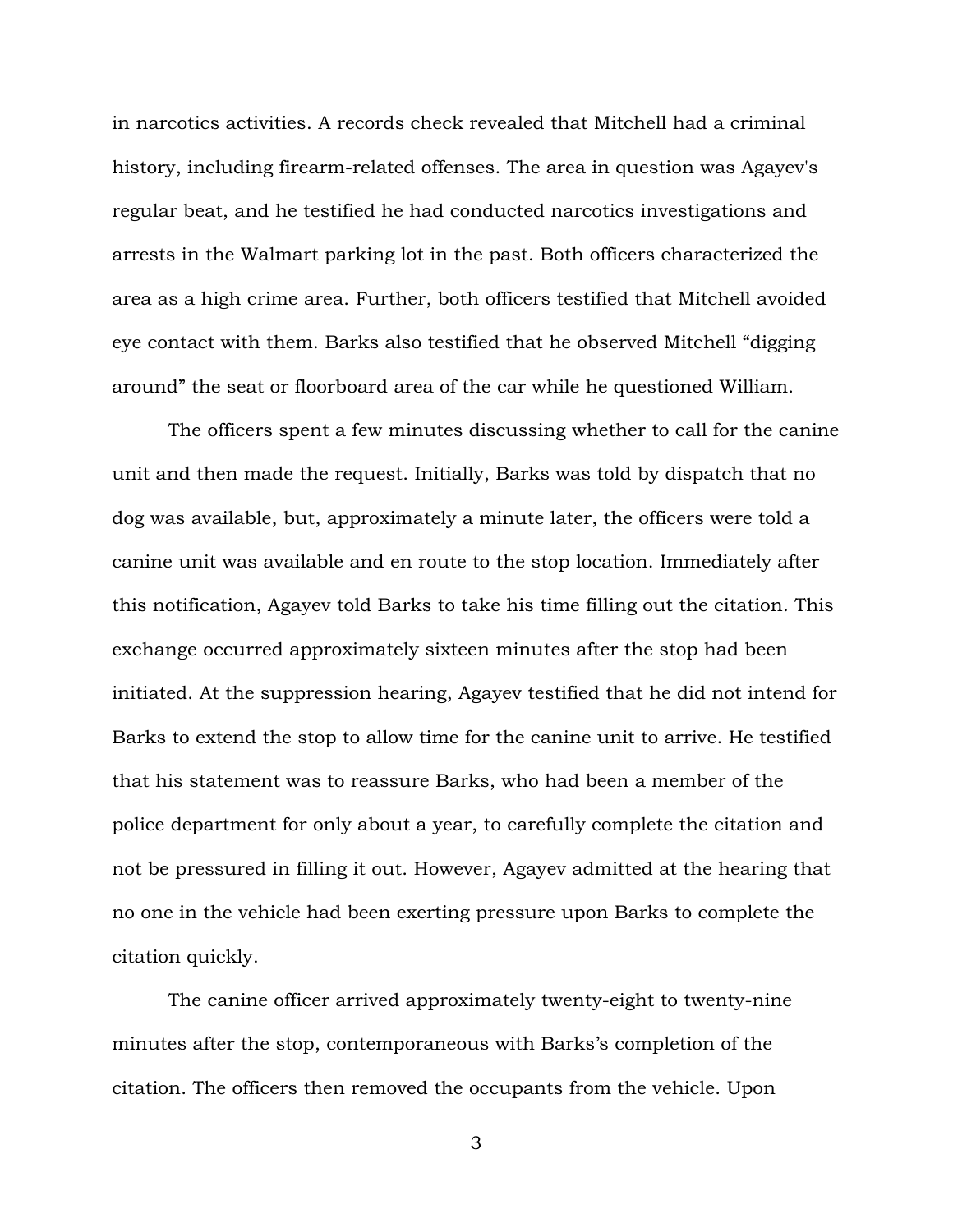exiting the vehicle, Mitchell told the officers it contained his firearms. The officers found two pistols and a rifle in the vehicle. Mitchell was arrested and charged with possession of a handgun by a convicted felon. Mitchell was indicted by the Fayette County Grand Jury for being a convicted felon in possession of a handgun. In July 2017, Mitchell filed a motion to suppress the evidence seized during the stop, arguing the traffic stop was impermissibly prolonged beyond its original purpose and violated his Fourth Amendment rights.

The trial court held a suppression hearing at which Officers Barks and Agayev testified. At the close of the evidence at the hearing, defense counsel stated, "[t]here are a lot of different arguments I'd like to make, and I'd like leave to brief the court." The trial court replied, "[i]t's a pretty simple issue, I think." The trial court then engaged in an extended colloquy with both Mitchell's counsel and the Commonwealth. During the back and forth conversation the Commonwealth argued not only that the stop was not impermissibly extended, but also that the officers had reasonable suspicion to justify extending the stop beyond its original purpose. The defense made counter arguments to both points. At one point, the trial court, on its own initiative, called Barks back to the stand.<sup>1</sup> The court asked Barks a series of six

<sup>&</sup>lt;sup>1</sup> The video record of the hearing starts with Barks being initially called to the stand, so it is unclear whether Kentucky Rule of Evidence 615, "Exclusion of Witnesses," was invoked prior to his initial testimony. The recall of Barks occurred approximately ten minutes into the discussion with trial counsel, a period of time in which both Barks and Agayev were in the courtroom. Whether KRE 615 was invoked or not, neither counsel objected to Barks's recall. During the period prior to Barks's recall, the trial judge and lawyers discussed multiple issues including the extended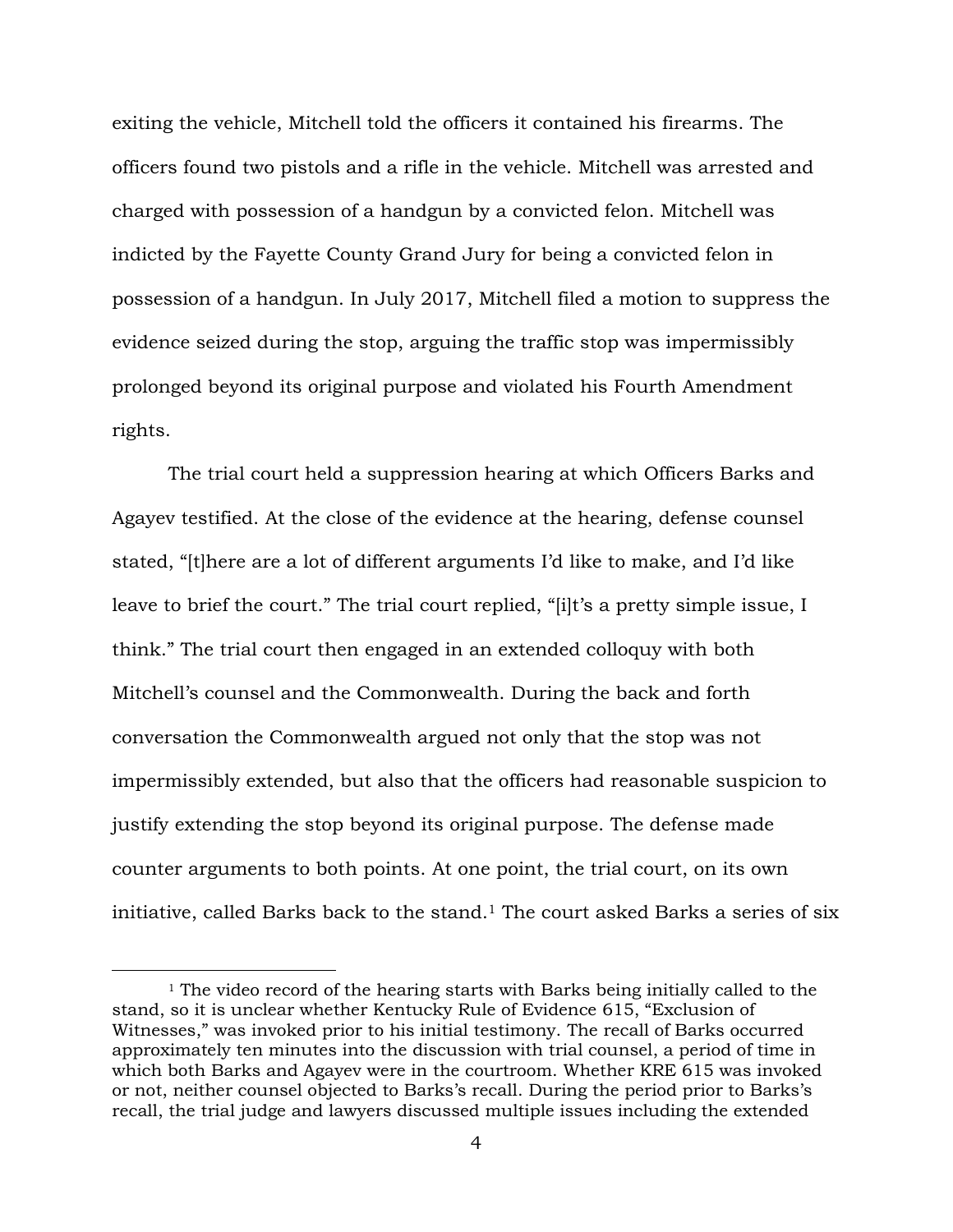questions over a period of about five minutes. The court elicited additional specific details about the stop, including the timing of Barks's completion of the citation, his state of mind as the stop progressed, and his interpretation of Agayev's directive to take his time filling out the citation. As we noted, Barks was in the courtroom as the trial court and counsel discussed the importance of these elements and it is difficult to imagine that such knowledge did not influence his answers, even if only subconsciously.

Once Barks was permitted to step down again, the court took about another ten minutes to engage in further discussions with counsel and wrap up the hearing. In making its ruling, the court made limited findings of fact on the record. The trial court definitively stated that: (i) the initial traffic stop was lawful; (ii) Agayev arrived approximately two minutes after the initial stop; (iii) the discussion of whether to call for a canine started approximately eleven minutes after Agayev's arrival; (iv) officers were informed that a dog was on the way approximately four minutes after initiating the discussion (three minutes for discussion plus time to talk on the radio); (v) the dog arrived approximately twenty-nine minutes after the stop was initiated; (vi) Agayev, as the senior officer, used the opportunity to teach Barks about calling for a dog; and (vii) the court did not believe the stop was extended to allow for the canine's arrival. From these facts, the court concluded that the resulting delay was not

discussion of the need for the dog, Agayev's comment to "take your time filling out the citation," whether officers had engaged in "deliberate gamesmanship," and whether officers had a reasonable articulable suspicion to justify the stop's extension. Barks heard all of this conversation before being called back to the witness stand.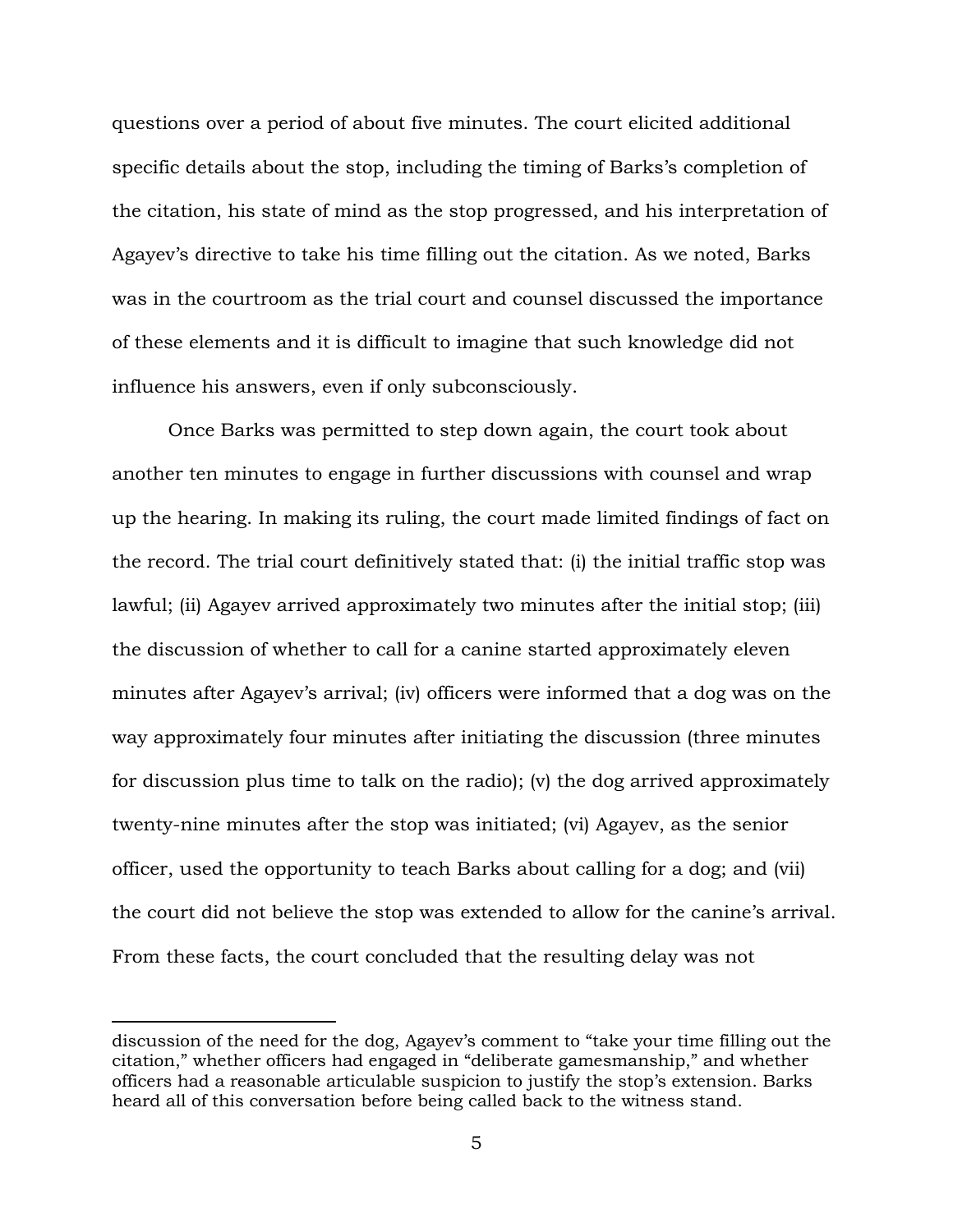unreasonable and denied Mitchell's motion to suppress without addressing whether the officers had independent reasonable suspicion to extend the stop.

As stated, the vast majority of the discussion centered on whether the call for the canine impermissibly extended the stop and whether Agayev's directive to Barks to take his time writing the citation indicated a willful delay on the part of the officers to facilitate the dog's arrival. The very limited discussion about reasonable suspicion was conducted in a free-flowing manner, acknowledging both parties' interpretation of the night's events. The court made no express factual findings that would form a basis to determine whether reasonable, articulable suspicion existed to justify extending the stop.

The court's written order was sparse, stating only, "[a]fter considering the motion and testimony and arguments by counsel, the Motion is OVERRULED for the reasons stated on the record." Mitchell eventually entered a conditional guilty plea to the charge of convicted felon in possession of a handgun, reserving the right to appeal the denial of his motion to suppress evidence obtained from a vehicle in which he was a passenger.

The Court of Appeals unanimously reversed the trial court. The Court of Appeals held that it was unrefuted that the officers deferred completion of the stop beyond its original purpose to discuss and then request the canine search, a purpose totally unrelated to the original stop. Furthermore, the court held that the Commonwealth was precluded from arguing reasonable suspicion of criminal activity as a justification for the extension. It based its preclusion on the fact the trial court did not make specific findings regarding the reasonable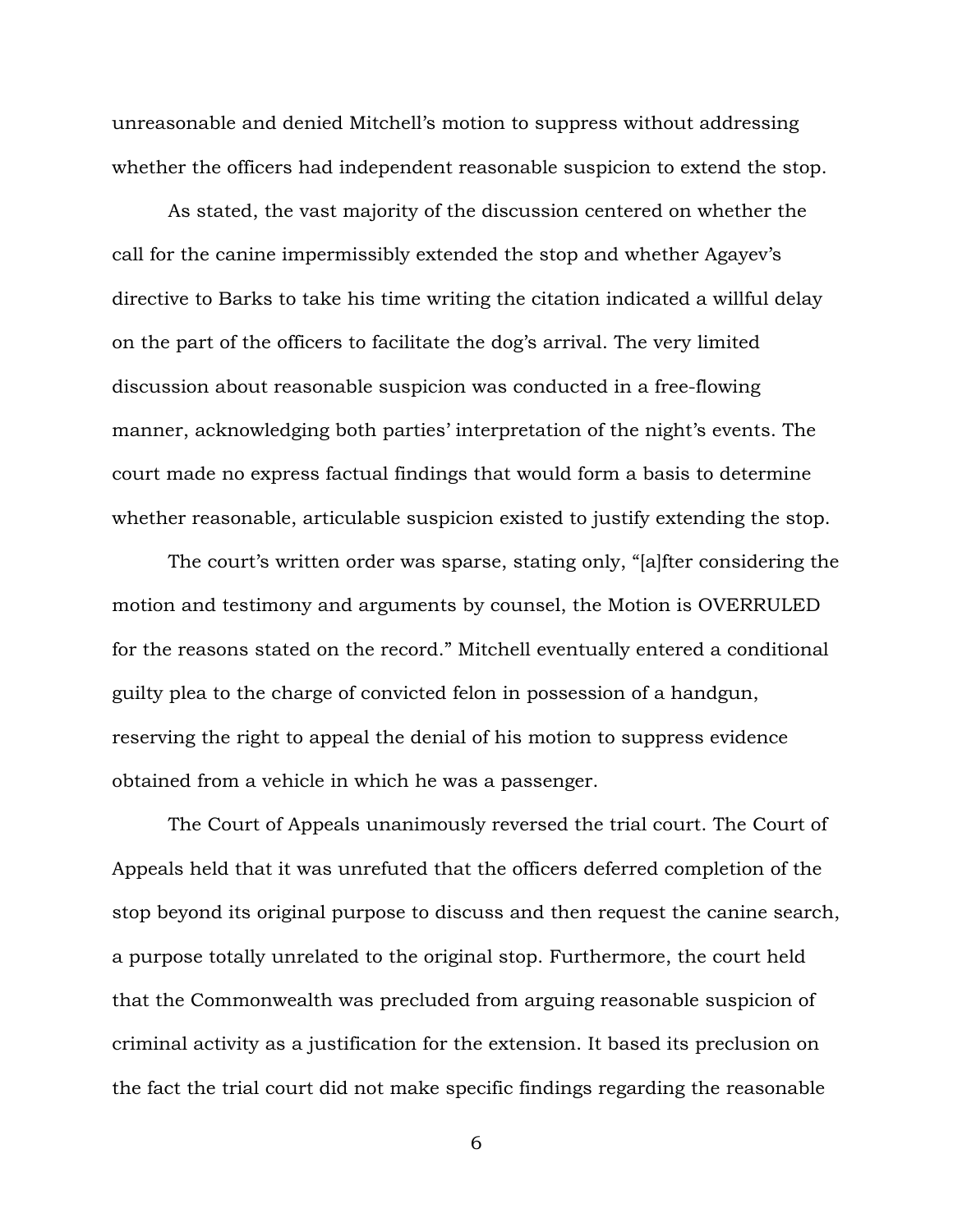suspicion argument and the Commonwealth failed to request such specific findings.

#### **II. STANDARD OF REVIEW**

Kentucky Rule of Criminal Procedure ("RCr") 8.27 governs motions to suppress evidence and requires the trial court to "state its essential findings on the record."<sup>2</sup> A trial court's denial of a motion to suppress is reviewed under a two-prong test. First, we review the trial court's findings of fact under the clearly erroneous standard. <sup>3</sup> Under this standard, the trial court's findings of fact will be conclusive if they are supported by substantial evidence.<sup>4</sup> Second, we review de novo the trial court's application of the law to the facts.<sup>5</sup> In the current case, neither party argues the trial court's limited findings of fact are clearly erroneous and the issue turns on the second prong of our test: did the trial court properly apply the facts to the law?

### **III. ANALYSIS**

The Commonwealth urges this Court to reverse the Court of Appeals. The Commonwealth argues that the Court of Appeals erred in finding the stop of Mitchell was impermissibly extended, or in the alternative, the Court of Appeals

<sup>2</sup> RCr 8.27(5), RCr 8.20(2); *see also* CR 52.01.

<sup>3</sup> A factual finding is not clearly erroneous if it is supported by substantial evidence, that is, "evidence of substance and relevant consequence having the fitness to induce conviction in the minds of reasonable men." *Owens–Corning Fiberglas Corp. v. Golightly*, 976 S.W.2d 409, 414 (Ky. 1998) (citations omitted).

<sup>4</sup> *Davis v. Commonwealth*, 484 S.W.3d 288, 290 (Ky. 2016) (citing *Simpson v. Commonwealth*, 474 S.W.3d 544, 547 (Ky. 2015)).

<sup>5</sup> *Turley v. Commonwealth*, 399 S.W.3d 412, 417 (Ky. 2013).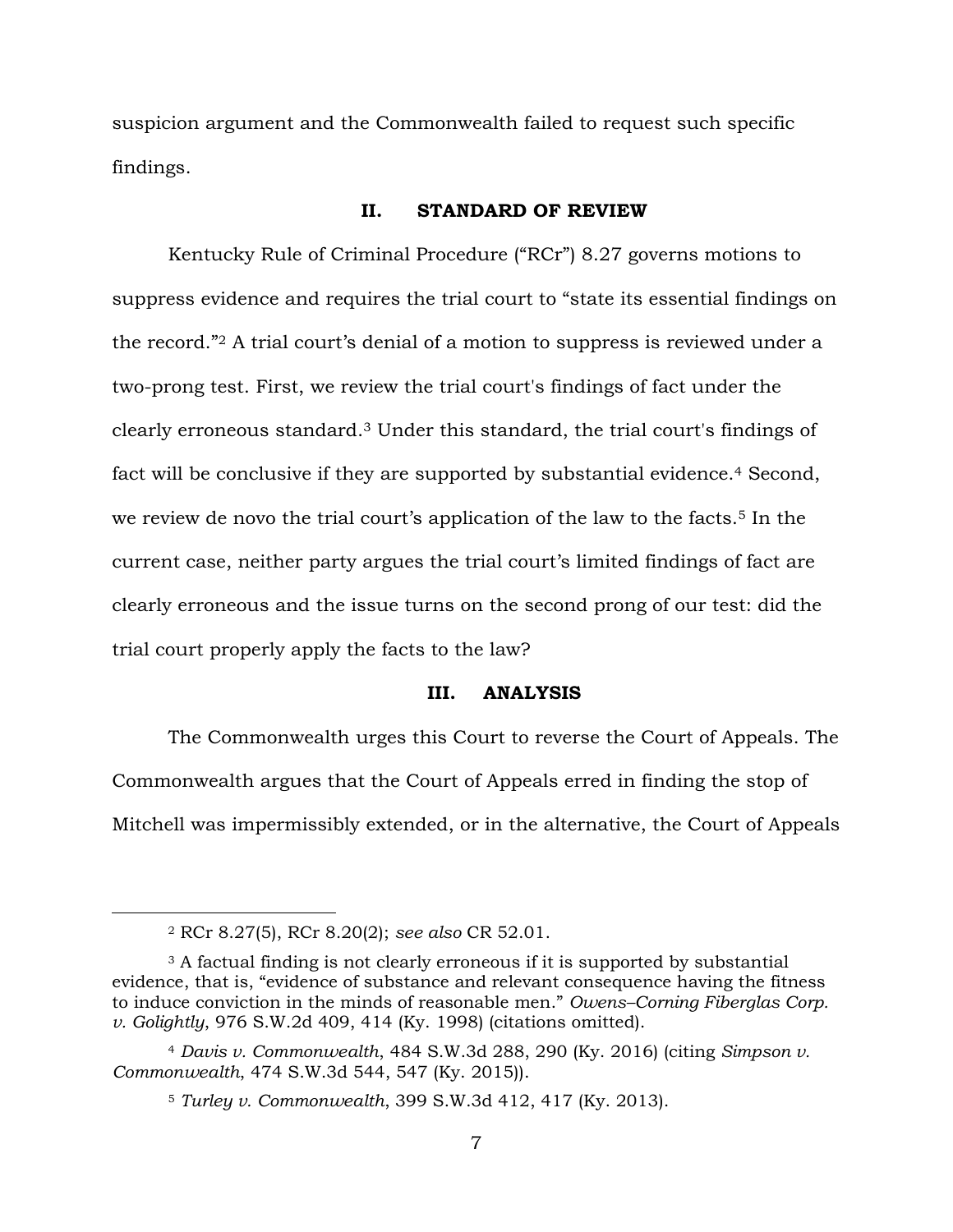erred in failing to consider whether the officers had reasonable suspicion, independent of the initial stop's justification, to extend the stop to allow for the dog sniff. "It has long been considered reasonable for an officer to conduct a traffic stop if he or she has probable cause to believe that a traffic violation has occurred."<sup>6</sup> Furthermore, an officer's subjective motivations for the stop are not relevant, "[a]s long as an officer 'has probable cause to believe a civil traffic violation has occurred[.]" 7

While officers may detain a vehicle and its occupants to conduct an ordinary stop, such actions may not be excessively intrusive and must be reasonably related to the circumstances justifying the initial seizure.<sup>8</sup> The Supreme Court in *Rodriguez v. United States* said that even *de minimis* delays fail a constitutional test **absent other circumstances**. <sup>9</sup> An officer's ordinary inquiries incident to traffic stops do not impermissibly extend such stops.<sup>10</sup> Included in such ordinary inquiries are an officer's review of the driver's information, auto insurance and registration, and performing criminal background checks of the driver and any passengers during the otherwise lawful traffic stop.<sup>11</sup> In order to extend the stop beyond the time required to

<sup>6</sup> *Commonwealth v. Bucalo*, 422 S.W.3d 253, 258 (Ky. 2013) (citing *Wilson v. Commonwealth*, 37 S.W.3d 745 (Ky. 2001)).

<sup>7</sup> *Id.* (quoting *Wilson*, 37 S.W.3d at 749); *see also Davis*, 484 S.W.3d at 291.

<sup>8</sup> *Davis*, 484 S.W.3d at 292 (citing *Turley*, 399 S.W.3d at 421).

<sup>9</sup> 575 U.S. 348, 357 (2015) (emphasis added).

<sup>10</sup> *Carlisle v. Commonwealth*, 601 S.W.3d 168, 179 (Ky. 2020).

<sup>11</sup> *Id.*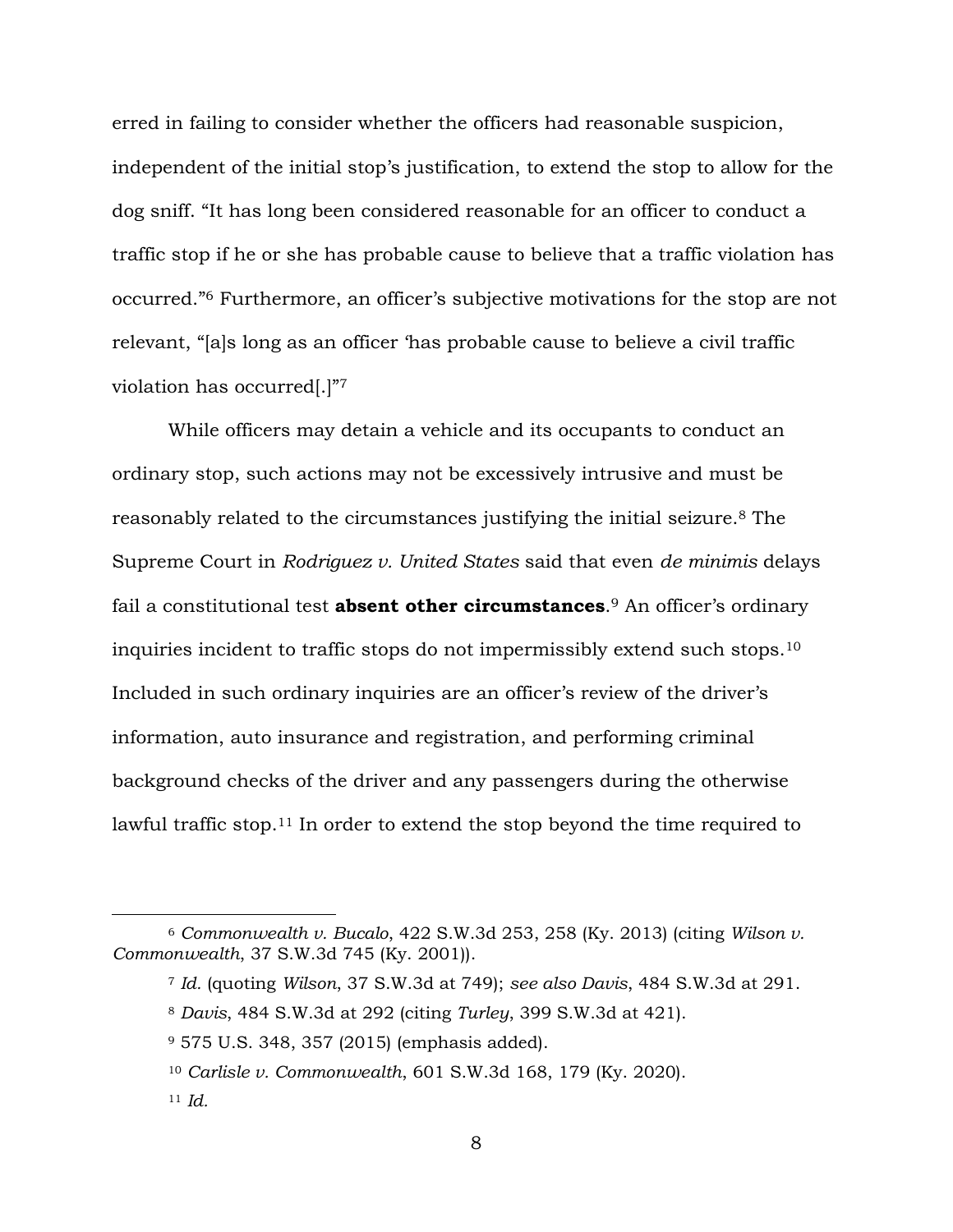complete its initial purpose, something must occur during the stop to create a "reasonable and articulable suspicion that criminal activity is afoot."<sup>12</sup>

## **A. The Initial Mission of the Traffic Stop was Impermissibly Extended to Facilitate the Dog Sniff.**

We outlined in *Davis v. Commonwealth*<sup>13</sup> our test for when officers impermissibly extend stops. In *Davis* we stated*,* "[t]here is no '*de minimis* exception' to the rule that a traffic stop cannot be prolonged for reasons unrelated to the purpose of the stop."<sup>14</sup> A stop is unreasonably extended when the "tasks tied to the traffic infraction are – or reasonably should have been – completed…"<sup>15</sup>

In *Smith v. Commonwealth*, a canine officer, at the request of police detectives who had been surveilling Smith, initiated a traffic stop of Smith for failure to signal.<sup>16</sup> The canine officer found Smith to be cooperative, but nervous.<sup>17</sup> The officer then immediately led his dog on a sniff search of Smith's car which resulted in the discovery of seven grams of cocaine.<sup>18</sup> The entire incident from stop to arrest was seven minutes, but the trial court found the

<sup>12</sup> *Turley*, 399 S.W.3d at 421; *see also Illinois v. Caballes*, 543 U.S. 405, 407 (2005) ("A seizure that is justified solely by the interest in issuing a warning ticket to the driver can become unlawful if it is prolonged beyond the time reasonably required to complete that mission.").

<sup>13</sup> 484 S.W.3d 288.

<sup>14</sup> *Id.* at 294.

<sup>15</sup> *Smith v. Commonwealth*, 542 S.W.3d 276, 281-82 (Ky. 2018) (citing *Rodriguez*, 575 U.S. at 349).

<sup>16</sup> *Id.* at 278-79.

<sup>17</sup> *Id.* at 279.

<sup>18</sup> *Id.*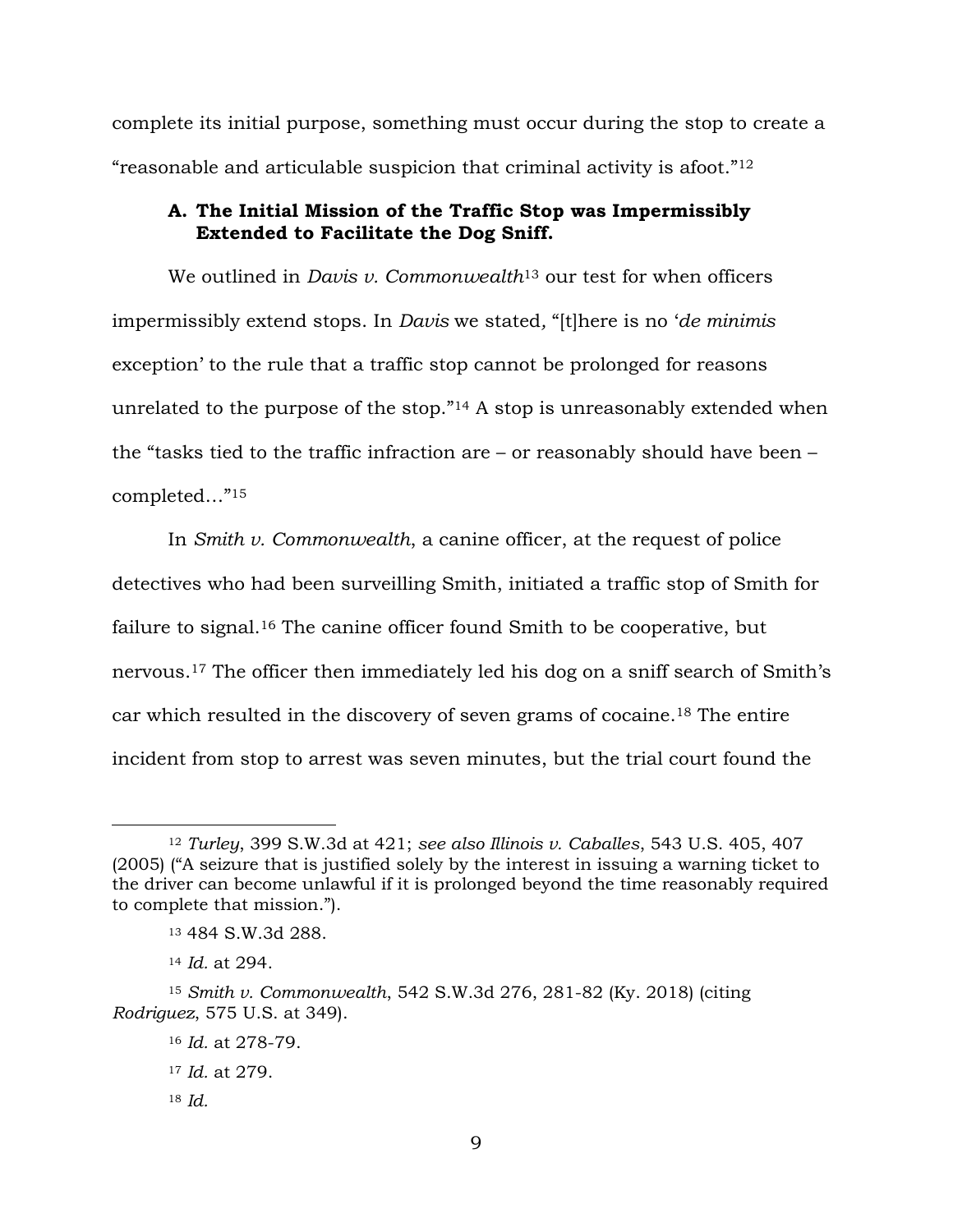use of the dog impermissibly extended the stop without reasonable cause.<sup>19</sup>

The Court of Appeals affirmed the trial court.<sup>20</sup>

We said that the canine officer's interactions with Smith were inconsistent with the reason for the stop. In fact, the officer conducted a sniff search **instead of** completing the ordinary elements of the stop. We further stated that,

[t]he legitimate purpose of the traffic stop…was to cite [Smith] for making an improper turn….[I]nstead of diligently pursuing the purpose of the traffic stop, [the officer] seemingly abandoned the legitimate purpose of issuing a traffic citation because he immediately asked [Smith] about drugs and launched the dog's sniff search.<sup>21</sup>

The officer in *Smith* did not diligently pursue the traffic violation.<sup>22</sup> Prior to the stop, officers lacked a reasonable, articulable suspicion to justify the stop of Smith's car for anything other than the traffic violation, and nothing in the traffic violation, or Smith's interaction with the officer during the stop changed this fact.<sup>23</sup> For that reason, we held that the sniff search of Smith's car was an impermissible extension of the stop and affirmed the lower courts' suppression of the evidence.<sup>24</sup>

<sup>20</sup> *Id.*

- <sup>21</sup> *Id.* at 281-82 (emphasis added).
- <sup>22</sup> *Id.* at 282.
- <sup>23</sup> *Id.* at 283-84.
- <sup>24</sup> *Id.* at 280.

<sup>19</sup> *Id.* at 279-80.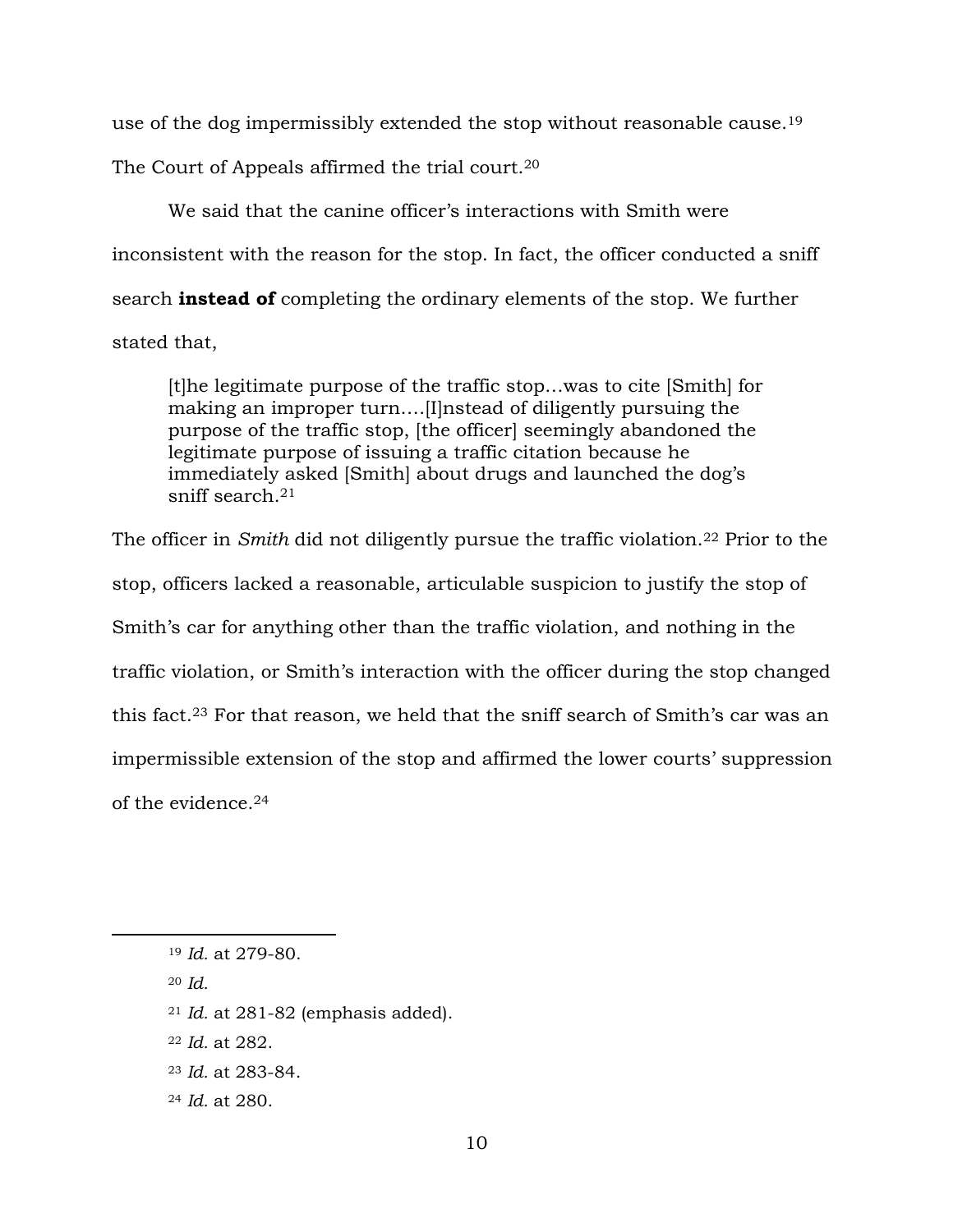The permissible duration of a stop is a fluid and fact dependent analysis. That is to say, during a stop, police officers are not on a clock. Officers neither get bonus time to pursue other investigative tracks by completing a citation quickly,<sup>25</sup> nor is an inexperienced officer forced to meet an arbitrary benchmark that is unreasonable given his or her background. The test is what officers do at the scene.<sup>26</sup> As long as the officers are diligently working to complete the purpose of the initial stop, a stop is not impermissibly extended merely because one stop is marginally longer than another.

In this case, the Court of Appeals correctly stated that it was "unrefuted that the officers deferred the completion of the stop beyond its original purpose to discuss and then request a canine search."<sup>27</sup> There is no *de minimis* or "reasonableness" exception to *Davis* or *Rodriguez* for delays attributed to actions unrelated to the purpose of the stop. This opinion should not be read to say that officers may not confer as to the proper method of processing a stop. When such a discussion is related to the original purpose of the stop, then no impermissible delay occurs. If discussions are unrelated to the original purpose of the stop, officers may still have such conferences if the officers continue to exercise reasonable diligence in completing the purpose of the initial stop. When it comes to pursuing unrelated investigative issues, officers must be able to do so while simultaneously completing the purpose of the stop. For this

 $\overline{a}$ 

<sup>25</sup> *See Rodriguez*, 575 U.S. at 357.

<sup>26</sup> *Id.* (citing *Knowles v. Iowa*, 525 U.S. 113 (1998)).

<sup>27</sup> *Mitchell v. Commonwealth*, 2017-CA-001539-MR, 2019 WL 258162, \*3 (Ky. App. January 18, 2019).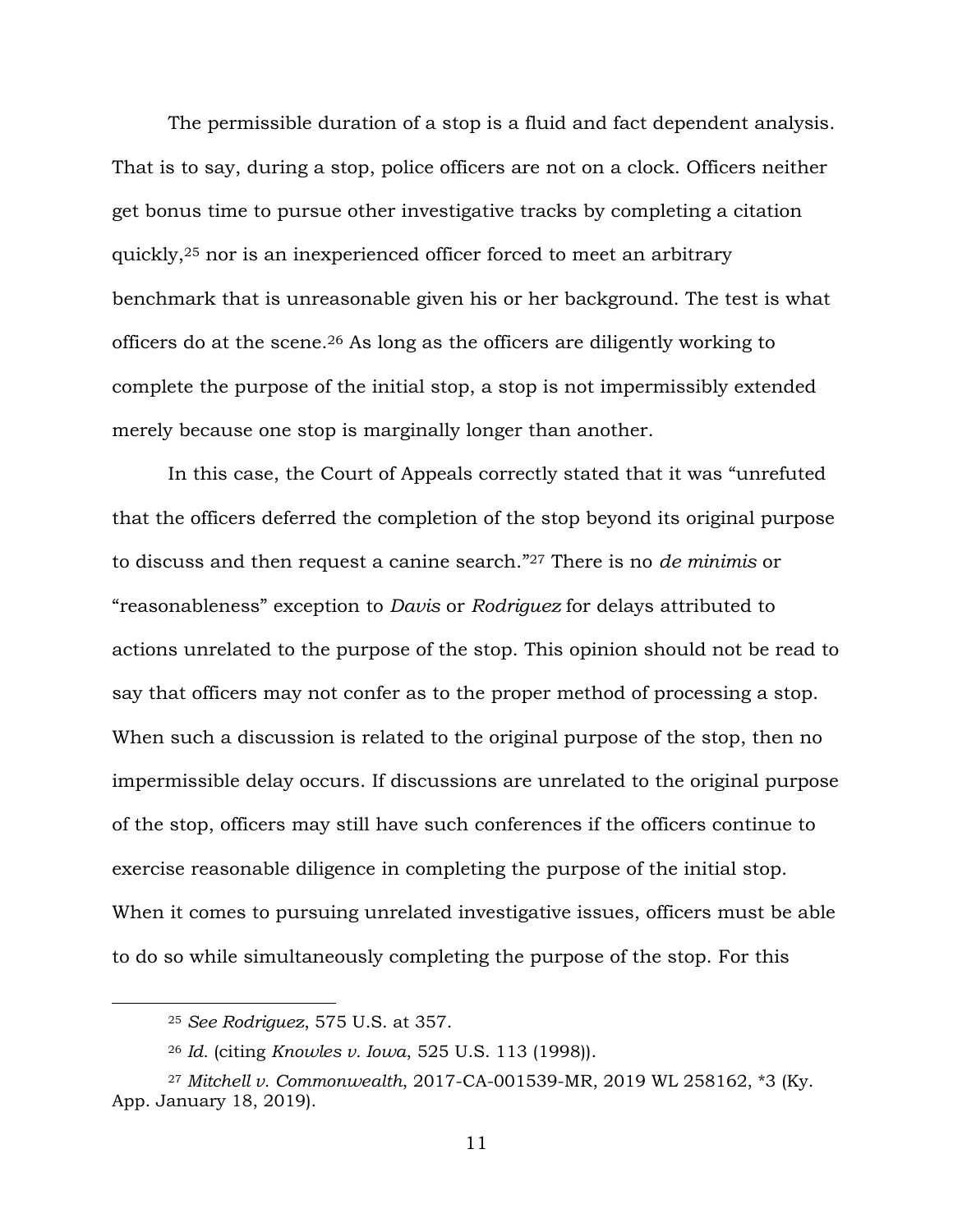reason, we affirm the Court of Appeals' holding that the discussion regarding summoning the canine unit impermissibly delayed completion of the stop.

# **B. The Court of Appeals Erred in Failing to Consider Whether Officers Barks and Agayev had Reasonable Suspicion of Criminal Activity to Justify Holding Mitchell until the Drug Dog Arrived.**

Even under *Davis* and *Rodriguez*, officers may develop reasonable,

articulable suspicion during a stop that criminal activity unrelated to the initial purpose of the stop is afoot, and such reasonable suspicion may justify the extended seizure of individuals to investigate said suspected criminal activity. 28 The Commonwealth argues that Officers Barks and Agayev had such reasonable, articulable suspicion justifying the extended detention of Mitchell. The Court of Appeals held the Commonwealth failed to preserve this issue and deemed it precluded, citing our decision in *Smith, supra*. <sup>29</sup> In *Smith*, we affirmed the Court of Appeals' holding precluding the Commonwealth's argument that as a parolee, Smith was subject to warrantless and suspicionless searches. <sup>30</sup> Under CR 52.04,

[a] final judgment shall not be reversed or remanded because of a failure of the trial court to make a finding of fact on an issue essential to the judgment unless such failure is brought to the attention of the trial court by a written request for a finding on that issue or by a motion pursuant to Rule 52.02.

<sup>28</sup> *See Rodriguez*, 575 U.S. at 355; *Smith*, 542 S.W.3d at 283.

<sup>29</sup> *Mitchell*, 2019 WL 258162 at \*3.

<sup>30</sup> *Smith*, 542 S.W.3d at 284.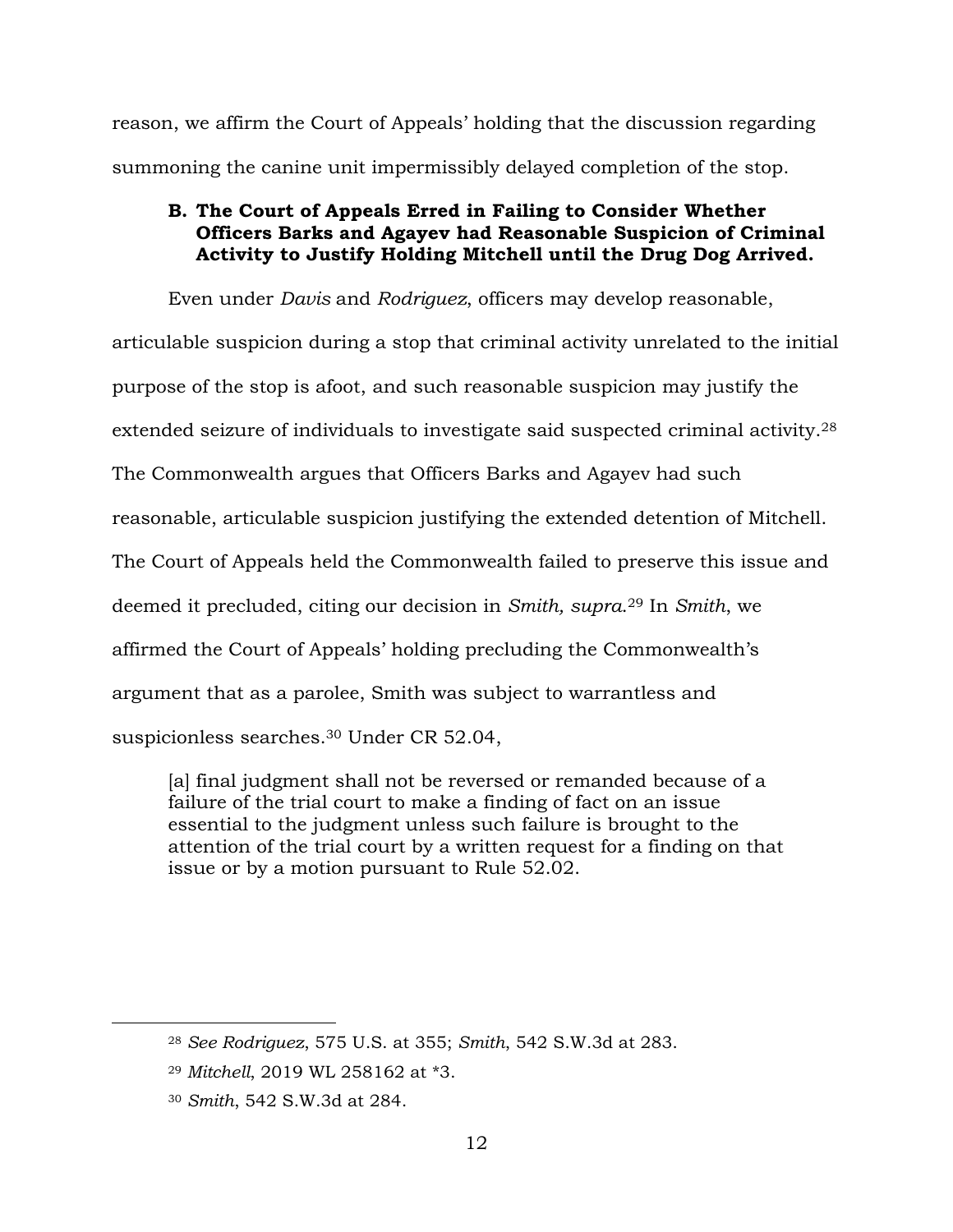While reversal of a lower court is restricted, an appeals court may affirm for any reason supported by the record, and the appellee may present alternative reasons justifying the decision of the trial judge.<sup>31</sup>

The procedural posture in *Smith* was distinct from the present case. In *Smith*, we were reviewing the Commonwealth's attempt to have the Court of Appeals **reverse** the trial court's granting of the defendant's motion to suppress evidence. <sup>32</sup> In its appeal, the Commonwealth raised for the first time the issue of Smith's parole status.<sup>33</sup> While Smith's parole status was part of the evidentiary record, the Commonwealth never raised it to the trial court as a justification for the warrantless search or requested the trial court amend its order pursuant to CR 52.02. <sup>34</sup> We held that under CR 52.04 the Commonwealth's failure to either ask for additional findings or for the trial court to amend its order precluded the Commonwealth from arguing Smith's parole status in support of reversal. 35

Here, the Court of Appeals failed to distinguish the facts of *Smith* from the case before us. Unlike *Smith*, where the Commonwealth was the appellant

<sup>31</sup> *Commonwealth v. Fields*, 194 S.W.3d 255, 257 (Ky. 2006) ("The Court of Appeals improperly held that the prosecution could not present on appeal an alternative reason justifying the decision of the trial judge."); *see also McCloud v. Commonwealth*, 286 S.W.3d 780 (Ky. 2009) ("[I]t is well settled that an appellate court may affirm a lower court for any reason supported by the record."); *Ordway v. Commonwealth*, 352 S.W.3d 584 (Ky. 2011) (affirming trial court on ground not argued before the trial court).

<sup>32</sup> *Smith*, 542 S.W.3d at 284 (emphasis added).

<sup>33</sup> *Id.* at 285.

<sup>34</sup> *Id.* 

<sup>35</sup> *Id.*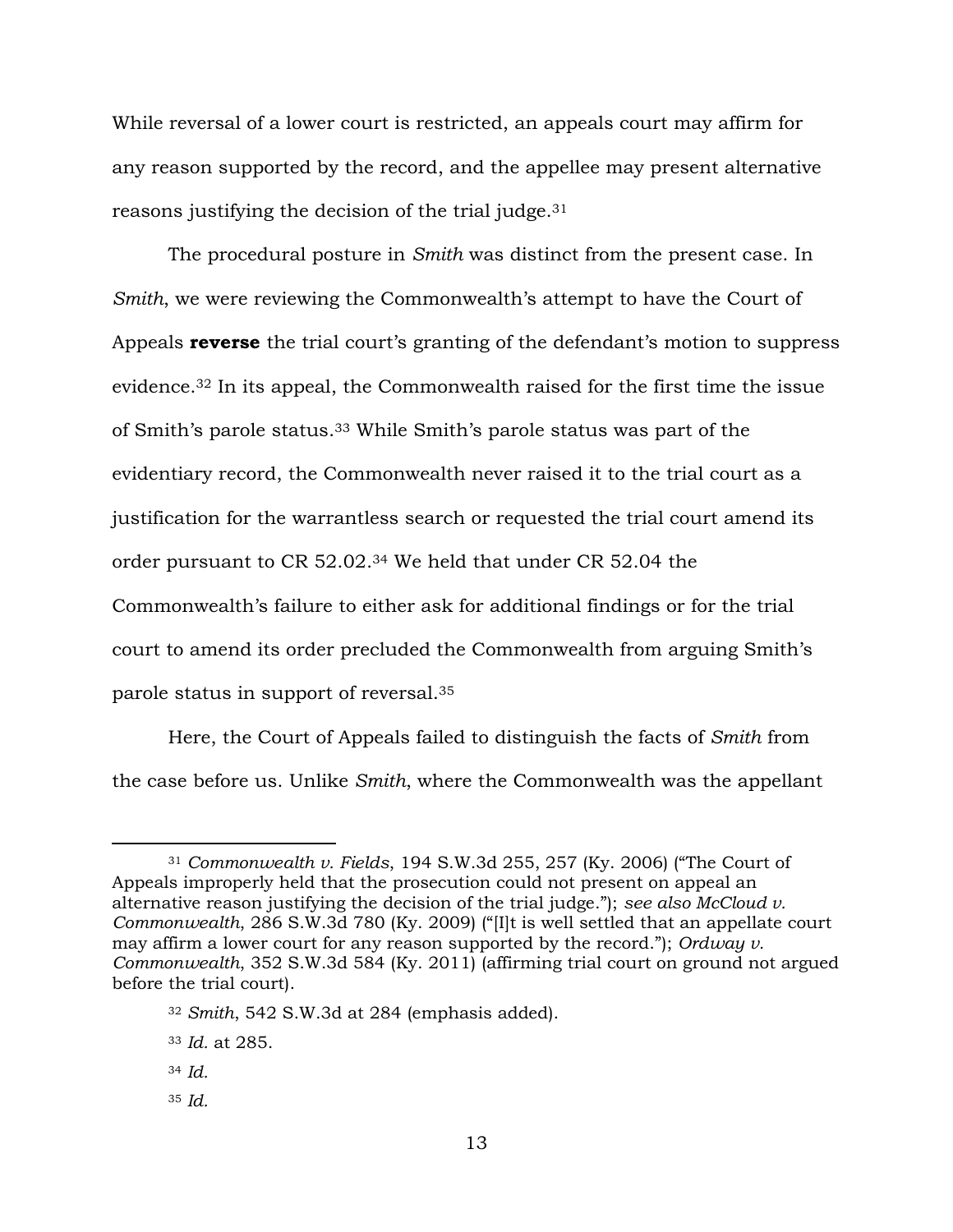seeking reversal, here the Commonwealth was the appellee seeking affirmation. As the "losing" party in *Smith*, the Commonwealth had the burden to identify errors or omissions in the trial court record in order to preserve them for appeal. In the present case, the Commonwealth had no reason to disturb the findings of the trial court. The Commonwealth was not asking the Court of Appeals to *reverse* the trial court, but rather to affirm the trial court for other reasons, consistent with *Fields*. Furthermore, unlike the Commonwealth in *Smith*, the Commonwealth here introduced evidence and argued at the suppression hearing that Officers Barks and Agayev in fact had reasonable suspicion to prolong the stop to facilitate the canine unit's arrival. The trial court heard this evidence but made no factual findings or conclusions of law on the record supporting or questioning the officers' reasonable suspicion. Accordingly, we hold that the Court of Appeals erred in deeming the question of reasonable suspicion to be precluded from its consideration.

Defense counsel requested an opportunity to brief the issues surrounding the stop as part of the suppression hearing. RCr 8.27(4) states that "the court **shall** allow a party to file a brief in support of or in opposition to any such motion or objection, either in advance of the hearing, upon its final adjournment, or both."<sup>36</sup> The trial court in this case heard the request, and stated it felt it was a "simple issue," suggesting the court felt the issues did not warrant briefing. The court told defense counsel that they could readdress the

<sup>36</sup> (emphasis added).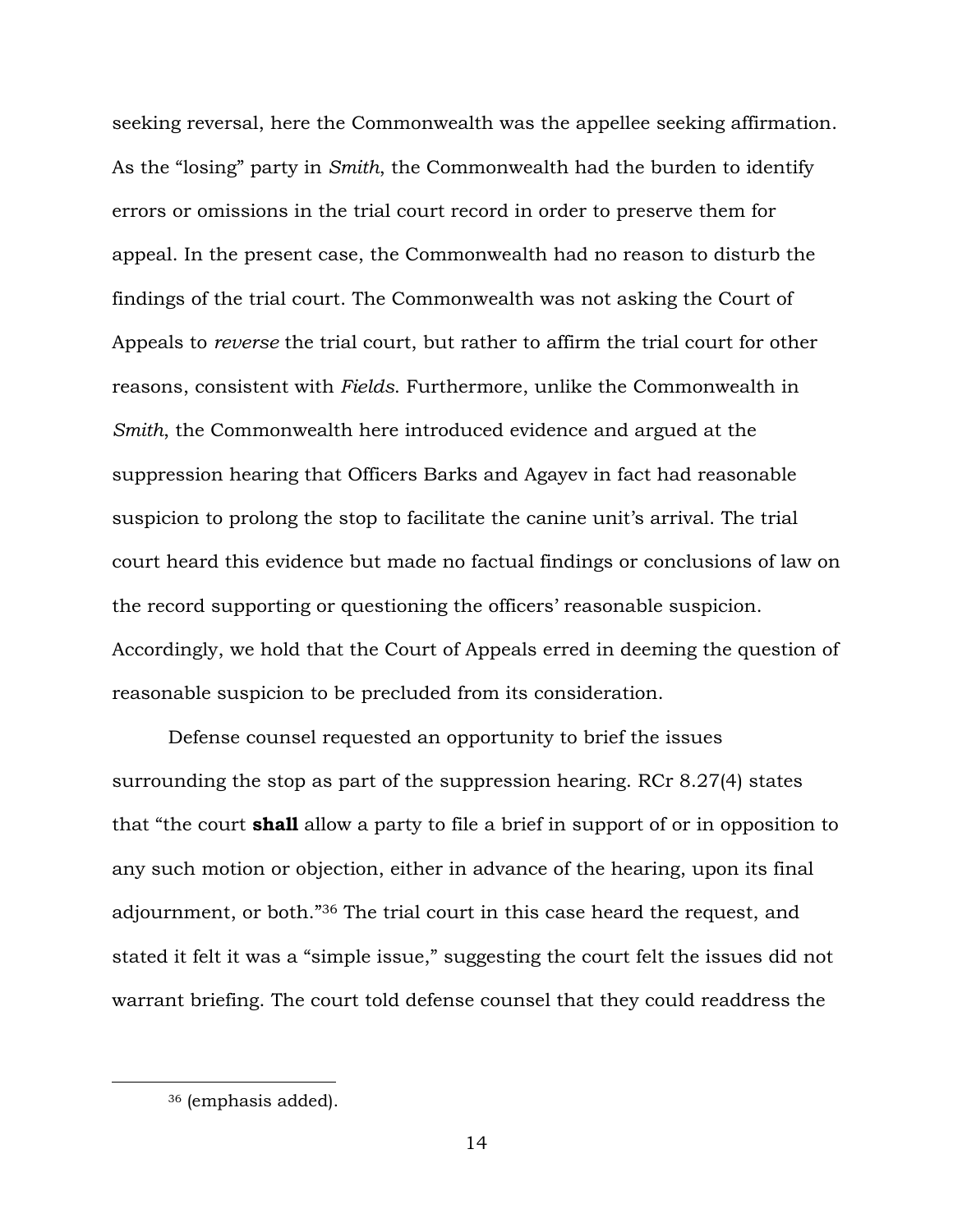request at the end if counsel still believed there were issues worthy of briefing. At the close of the hearing, the court issued its denial of the motion without readdressing counsel's request to brief. RCr 8.27 is explicit; parties shall have leave to brief issues in support of motions and Mitchell's defense counsel never withdrew his request to provide such briefing.

An appellate court reviews a trial court's finding regarding reasonable suspicion de novo, but such review is predicated on a sufficient record as to the underlying facts to permit a review. The dearth of factual findings regarding the officers' basis for reasonable suspicion, coupled with the trial court's denial of defense counsel's request to brief these issues, prevents an adequate review. Therefore, we remand to the trial court to allow the parties to brief the issue of whether the officers had reasonable, articulable suspicion to extend the stop and to enter a written order with appropriate findings of fact and conclusions of law regarding this issue.

### **IV. CONCLUSION**

For the aforementioned reasons we affirm the Court of Appeals' holding that the stop was impermissibly extended but reverse its holding that the Commonwealth's argument that officers had independent reasonable suspicion was precluded. However, because the trial court did not make findings of fact or conclusions of law regarding the officers' reasonable suspicion, we remand to the trial court for further proceedings consistent with this Opinion.

All sitting. All concur.